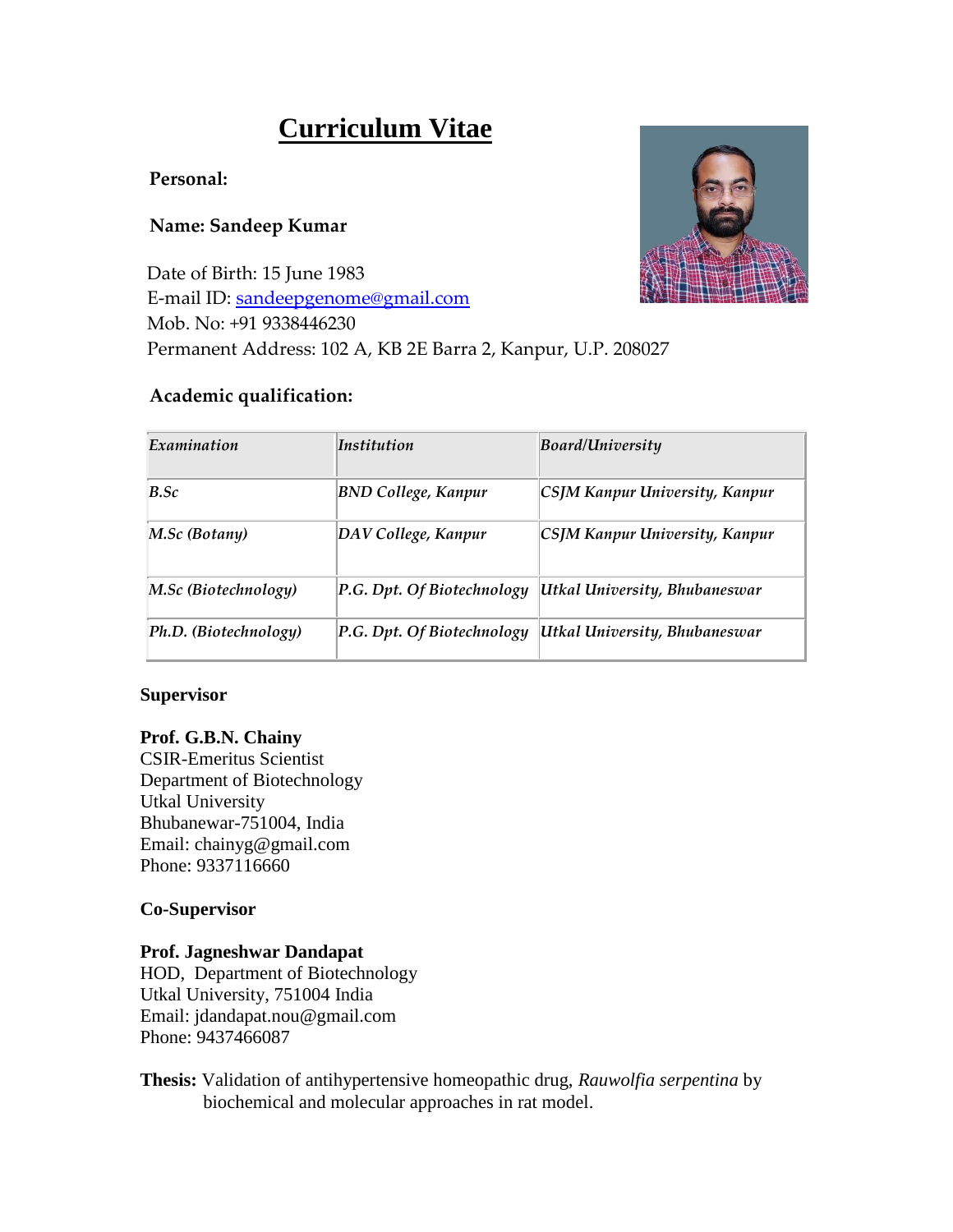# **Fellowships Awarded:**

- 1. Council of Scientific and Industrial Research (CSIR-UGC National Eligibility Test for Lectureship, December 2011
- 2. Senior Research Fellow-AYUSH project Oct 2009- May 2012
- 3. Research Fellow-DST-PURSE Scheme: June 2012-September 2015

# **Research Publications**

1. Sunil Kumar Behera, Prangya Parimita Panda, **Sandeep Kumar Saini**, Nilotpala Pradhan, Lala Behari Sukla,, and Barada Kanta Mishra. Recovery of nickel from chromite overburden, Sukinda using *Aspergillus niger* supplemented with manganese. *Korean J. Chem. Eng.* 2013, 30(2), 392-399.

**2. Sandeep Kumar**, Jagneshwar Dandapat, Gagan Bihari Nityanand Chainy, Akshaya Kumar Hati, Laxmikanta Nanda, Indramani Nath**.** Homeopathic Medicine *Rauwolfia Serpentina* Ameliorate Blood Pressure and Oxidative Stress Parameters of Kidney by Modulating Expression of Antioxidant Enzymes in Deoxycorticosterone Acetate (DOCA)-Salt-Induced Hypertensive Rat Model. *Journal of Drug research and Development*. 2016, 2(1), 1-12.

**3. Sandeep Kumar**, Gagan Bihari Nityananda Chainy, Jagneshwar Dandapat, Akshaya Kumar Hati, Laxmikanta Nanda. Comprehending the role of homeopathic preparations of *Rauwolfia serpentina* on oxidative stress parameters of cardiac tissue of DOCA-salt induced hypertensive male rats: An experimental approach. *Phytomedicine Plus*. 1(4), 1- 10, 2021.

# **Teaching experience**

1. Guest Faculty: Department of Biotechnology, CBSH, OUAT, Bhubaneswar, Odisha. 07.12.2015-15.08.2016

2. Assistant Professor: DESM, Regional Institute of Education, Bhubaneswar, Odisha.16.08.2016-30.04.2017

3. Assistant Professor: MITS School of Biotechnology, Infocity, Patia, Bhubaneswar, Odisha. 16.08.2017 to Continuing.

# **Seminar/Conference Attended**

- 1. 99<sup>th</sup> Indian Science Congress 3-7 January 2012. KIIT University, Bhubaneswar.
- 2. Conference conducted by Immunological Society of India, Odisha Chapter, held at NISER, Bhubaneswar, Date: 11-08-2012.
- 3. National conference on "Science for shaping the future on India" on the occasion of the  $15<sup>th</sup>$  Odisha Bigyan Congress, October 18-19<sup>th</sup>, 2012 in the Department of Geology, Utkal University, Bhubaneswar.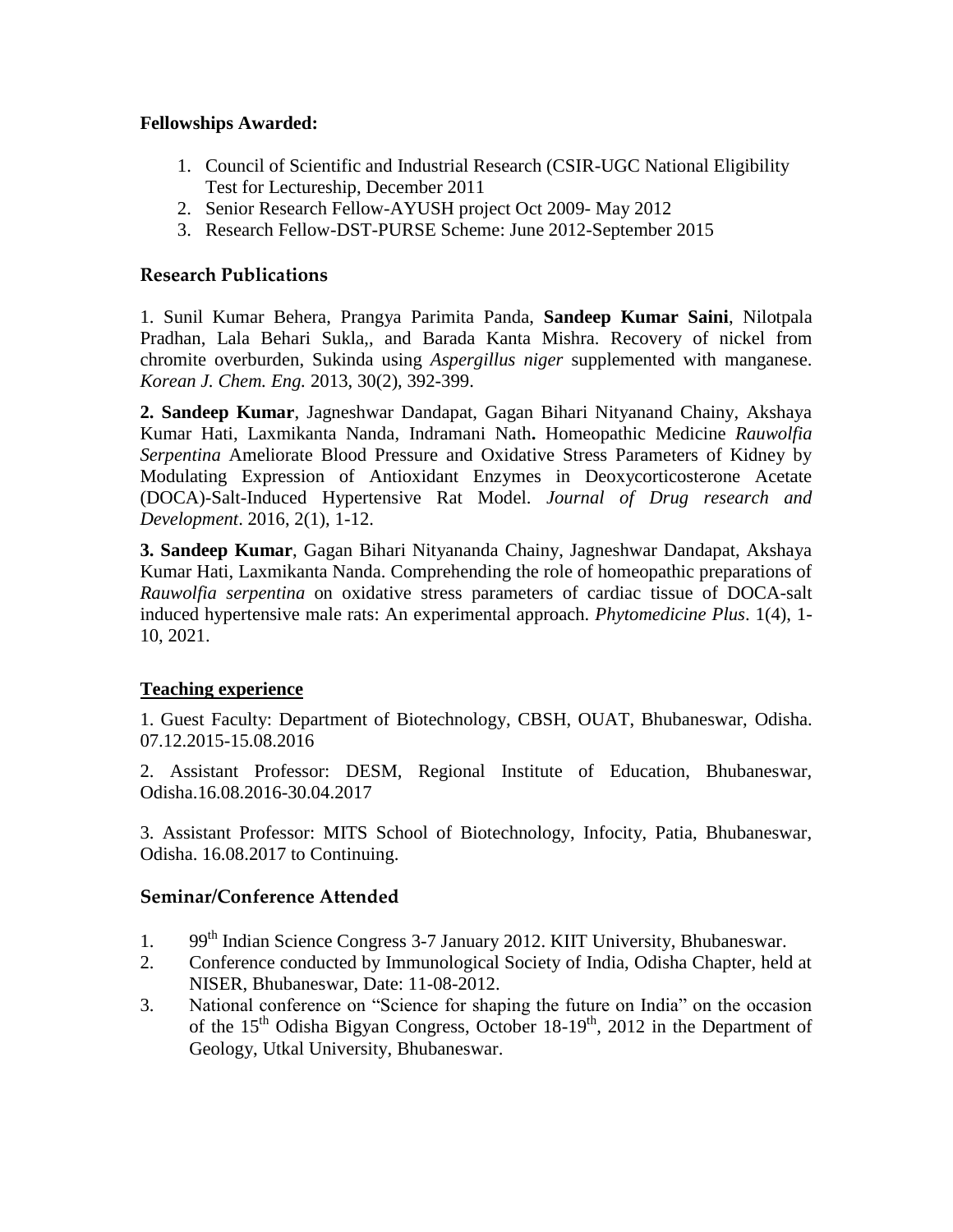- 4. International Conference on "Emerging trends in Biomarker Research-Prospects and challenges", 13-14 September 2013 held at JNIAS, Secunderabad Andhra Pradesh.
- 5. National Symposium on "Emerging trends in Biotechnology: Present Scenario and Future Dimensions" 29-30 March 2014 P.G. Department of Biotechnology, Utkal University, Bhubaneswar.
- 6. National Conference on "Ethnopharmacology and Biotechnology in drug development: Prospects and Challenges", 14-15 November, 2014, IBS and VRNSIA & Alternate Medical Education & Research, Bundelkhand University, Jhansi and Society for Ethnopharmacology, India. (Poster Presention)
- 7. 83rd Annual Meeting of Society of Biological Chemicals (India) and Symposium on Evolution: Molecules to Life held at Bhubaneswar, Odisha 18-21 December, 2014.
- 8. 85<sup>th</sup> Annual Session of The National Academy of Sciences India, 6-8 December, 2015, at KIIT University, Bhubaneswar.
- 9. National conference on "Conservation of Eastern Ghats", 16-17 April 2016 P.G. Department of Zoology, Utkal Univeristy, Bhubaneswar & Greens Alliance for Conservation of Eastern Ghats (GrACE).
- 10. Utkal University Research Scholars Conclave-2016, 30<sup>th</sup> April, 2016, Utkal University Bhubaneswar. (Poster Presention)
- 11. National Workshop on Emerging trends in life sciences for Sustainable Development. 8-9 February, 2019. P.G. Department of Life Sciences, Rama Devi Women's University, Bhubaneswar, India.
- 12. World Bank-Odisha Higher Education Program for Excellence and Equity (WB-OHEPEE) Sponsered National Seminar cum Workshop on "Proteomics in Public Health", 15-16 March, 2019, P.G. Deparatment of Biotechnology, Utkal University, Bhubaneswar, Odisha.
- 13. Iternational conference on surface chemistry. Department of Chemistry.  $27<sup>th</sup>$  and 28th August 2020. Annamalai University, Annamalai Nagar, India. (Oral Presentation).